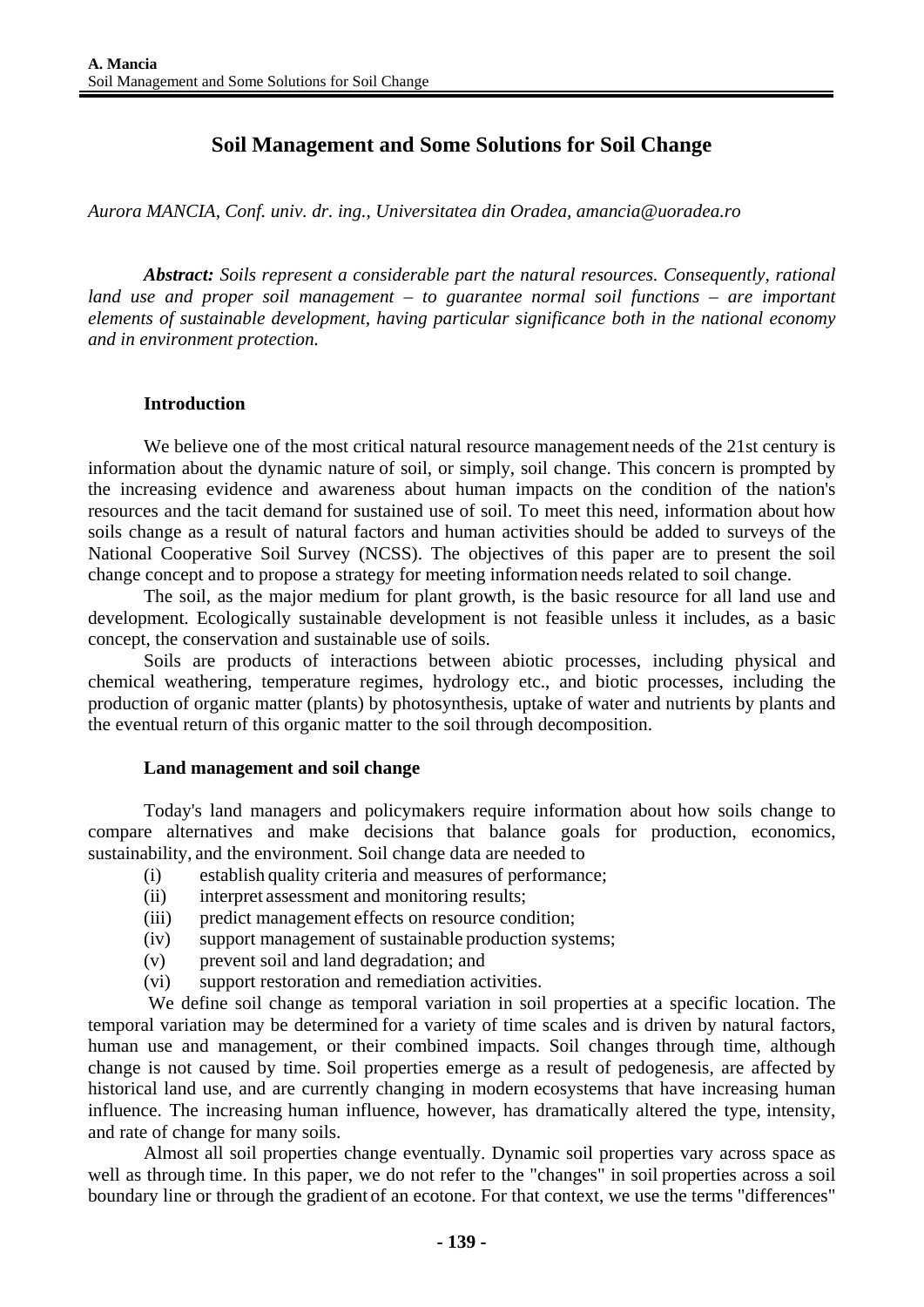or spatial variability. Dynamic soil properties such as water and organic matter content or salinity generally have greater spatial variability than more stable properties such as soil texture and mineralogy. Changes in the spatial distribution of dynamic soil properties, such as the increased concentration of SOC in the surface layer under shrubs and its corresponding depletion in intershrub spaces following shrub invasion of semiarid grasslands, result in increased spatial variability at the map unit scale and are important indicators of changes in ecological processes. Some types of spatial patterns resulting from human impacts are currently addressed in soil survey through naming conventions and classification. Phase (e.g., erosion, deposition) and soil taxon names (e.g., Arents), however, only reflect the results of past management and do not provide information related to the dynamics of soil behavior.

The ability of a soil to resist disturbances (resistance) and to recover functionally (resilience) is an important ecological concept for managed and unmanaged ecosystems and agricultural systems. The resistance and resilience of a specific soil to a disturbance depend on relationships between processes and relatively static and dynamic properties. Thus, the development of interpretations for soil change requires the integration of pedological and ecological studies. We generally study pedogenic and geomorphic processes to explain the formation, composition, morphology, and distribution of soils and landscapes. Studies of primary ecological processes including energy flow, the hydrologic cycle, and nutrient cycling are also needed to determine dynamics,fluxes, and functional capacities of soil systems.

The importance of soil change is that it affects soil function. The ultimate consequences of change depend on its reversibility. With knowledge of cause and effect relationships regarding detrimental soil change, land managers can choose practices and policymakers can establish programs that promote positive changes in the soil resource and the environment. Through improved understanding of soil resistance and resilience, decision makers will also be able to develop management strategies to protect soil functions that may be important in the future.

Changes in dynamic soil properties can be measured over time through long-term studies or monitoring. They can also be estimated by the careful substitution of space-for-time by comparing locations(having the same soil but different current conditions) where

- (i) the past conditions are known or can be inferred with sufficient precision and
- (ii) an operational model that hypothesizes causes and effects of change is available.

Integrating soil change in soil survey requires advances in the science of soil change. Furthermore, advancing the science, understanding user needs, and developing technologies of soil change for soil survey is an iterative process. Six elements, which can also be considered benchmarks of progress, are included in the blueprint: Identify user needs.

- (i) Conduct interdisciplinary research and long-term studies.
- (ii) Develop an organizing framework that relates data, processes, and soil function.
- (iii) Select and prioritize soil change data and information requirements.
- (iv) Develop procedures for data collection and interpretation.
- (v) Design an integrated soil–ecosystem–management information system.

### **Identify User Needs**

The desired outcome of this element is to define data elements and soil information requirements for different types of needs. Users are generally seeking answers to one or more questions about the potential impacts of use and management on the capacity of the soil to function. The answers to these inquiries relate to soil change and the dynamic nature of soil. Specific applications such as the example presented in this paper must be identified so that the appropriate data and information can be collected. Currently, both open-ended and direct questions posed to users will likely prompt responses of limited value because the use of soil change data is a new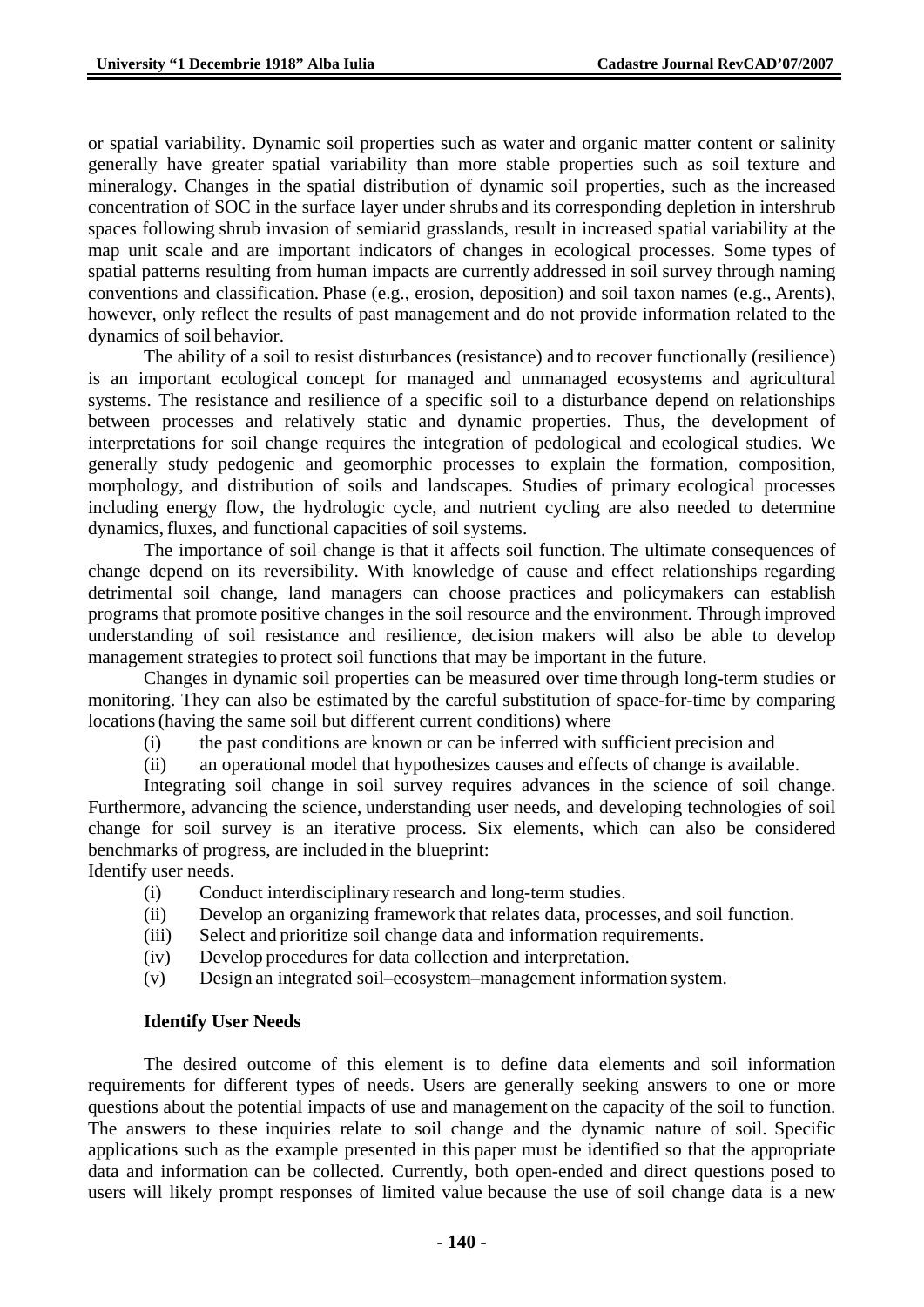paradigm. Workshops users, technical specialists, and scientists are useful tools for educating different groups and identifying their needs.

Soil change as a field of study should strive to identify and quantify functionally important characteristics, called attributes of soil change, to describe and predict soil change on the human time scale. This element is designed to bridge the gap between disciplines (e.g., pedology, soil sciences, hydrology, geomorphology, biogeochemistry, soil ecology, microbiology, forest sciences, range sciences, terrestrial and plant community ecology, agronomy, sociology), many of which address the same system but from different perspectives . Traditional pedology research should be conducted collaboratively with disciplines that address the ecology and management of natural and agricultural resources. Interdisciplinary analysis at multiple scales should be followed by reductionistic basic research in relevant areas.

The form in which information on soil change is to be reported will help determine data collection and analysis procedures. Reportable parameters may include mean, median, minimum, maximum, indices, ratios, variance, confidence interval, or statistical significance in differences. Alternatively, soil survey information could be provided through a textual description of temporal variability, spatial distribution, and soil behavior. Another possibility is to provide mathematical or pedotransfer functions that allow users to calculate results from their own measurements. Appropriate reporting options should be determined through an analysis of user needs.

Many soil surveys are complete and the program of the future will focus on soil survey maintenance and upgrading activities. These activities should include data collection for soil change. Where funding is limited, efforts should focus on benchmark soils and other extensive soils. Soil surveyors will need additional sampling skills and a broader ecological background to successfully apply new soil survey protocols. The skills can be developed through training and by following standard soil survey protocols for soil change data collection and interpretation. The relative proportions of soil survey employees with specific skills may need revision with slight increases in individuals with data analysis and ecological expertise. Academic departments routinely adjust curricula to include new knowledge and technologies and should continue to make revisions corresponding to new soil survey needs.

### **Conclusion**

Soil surveys should include information about causes of soil change over the human time scale and the resulting effects on soil function to meet user needs for decision making. The traditional application of use-neutral concepts in soil classification, mapping, and interpretations is necessary to make a consistent national inventory of the soil resource. Soils are a part of open, dynamic systems, however, and the effectiveness of managing these systems depends on the integration of information about how soils change in their environment through time. The concepts of soil change in soil survey are currently based on the pedogenic time scale. Increasing evidence shows that natural disturbances, land use, and management practices can change soil properties over periods of centuries, decades, or less. Providing information about the human impacts on soil is not enough to meet resource management needs. Land managers and other decision makers also need information about naturally driven changes that occur on the human time scale. Making new advances in soil survey through the addition of information about soil change on the human time scale is a profound and unique opportunity that will benefit generations to come. Increased availability of soil change information will expand the application of soil information in agriculture and natural resource management. It may take a generation to complete the task, but in so doing, soil scientists will develop skills and knowledge about systems and the ecological processes that comprise soil behavior. Increased understanding of soil change on the human time scale is critical to local and global issues of sustainability and the environment, both now and in the future.